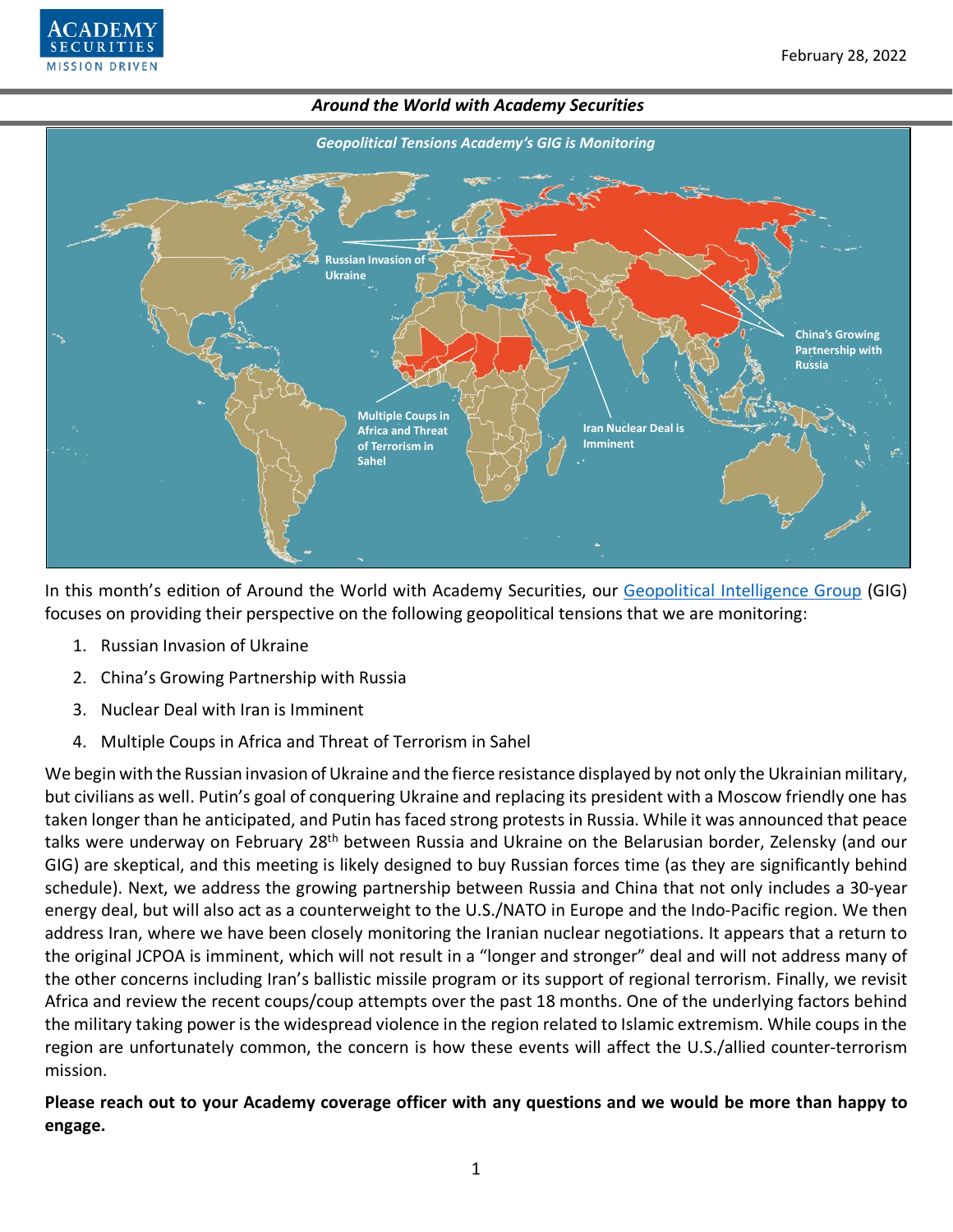

# **Front and Center: Russian Invasion of Ukraine**

In our last [ATW](https://www.academysecurities.com/geopolitical/around-the-world/) and February 15<sup>th</sup> [webinar,](https://www.youtube.com/watch?v=ordQWJwPTvs) we addressed the Russian military buildup on the Ukrainian border and the likelihood (and market implications) of a Russian invasion. By early December, our GIG was certain that a Russian military action was inevitable and on February  $21^{st}$ , President Putin recognized the independence of two separatist regions in eastern Ukraine (Donetsk and Luhansk). Putin then ordered "peacekeeping" troops into the region. Initially, the U.S. announced sanctions on only the breakaway regions, but on February 22<sup>nd</sup>, a Russian focused "first tranche" set of



sanctions was announced targeting two sizable Russian financial institutions, Russian sovereign debt, and Russian elites (and their families). However, Russia has been preparing for these types of sanctions for some time now. Russia's debt to GDP ratio is only 17.88%, it has a current account surplus of \$19 billion, and a reserve account of over \$630 billion to absorb the impacts of these sanctions.

Many believed that there was a chance that Putin would stop in eastern Ukraine, but that was sadly not the case. On February 23<sup>rd</sup>, Putin announced that Russia has commenced a "special military operation" in Ukraine effectively a full-scale invasion on multiple fronts. The Russian military's initial targets included Ukrainian air defense systems, communications, and government installations, but soon several major cities were targeted with shelling and rocket attacks. On February 25<sup>th</sup>, Russian forces advanced and entered the capitol city of Kyiv, where they faced significant resistance from the Ukrainian military and civilians that had taken up arms to defend their country.

The Russian advance on all three major fronts has taken longer than anticipated and the possibility exists that Putin was not expecting the resistance his forces faced (or the unrest back in Russia) and was not prepared for a prolonged operation. Putin needs to achieve his objectives quickly and remove Zelensky from power or risk becoming over-extended. Zelensky has requested additional defensive weapons with the likely goal of continuing to bog down the advancing Russian forces. In addition to the U.S., Germany is now sending weapons to Ukraine, including stinger missiles and anti-tank weapons, which is a major policy shift. Germany will also support some restrictions on SWIFT for certain Russian financial institutions.

The major question is, where does Putin go from here? Even if Putin removes Zelensky in the near-term, a longerterm occupation of Ukraine is unlikely. Conquering the whole country of 44 million people would require a very long and bloody campaign, which is not what Putin wants. However, the Ukrainian people removed a Putin-friendly leader before (2014) and Putin must believe this can happen again. With a broader goal of "avenging" the fall of the Soviet Union and pushing NATO back, there is a risk to bordering NATO countries, such as the Baltics. On February 25th, NATO activated their Response Force for the first time, a defensive measure demonstrating that NATO believes Putin may not be finished after Ukraine. There is also an elevated cyber-risk to the U.S. and its allies as highlighted in our February 25<sup>th</sup> [webinar.](https://www.youtube.com/watch?v=xQNIyO355ZU) However, on Sunday, February 27<sup>th</sup>, Ukraine announced that it was ready to negotiate with Moscow and sent a delegation to the Belarusian border (while Russia put its nuclear deterrence forces on alert). Our GIG believes that with the poor showing of the Russian invasion so far and the lack of leverage as a result, Putin is not able to negotiate until he has claimed at least some sort of victory (i.e., taking a major Ukrainian city). This could just be a way for him to buy some time for the Russian forces.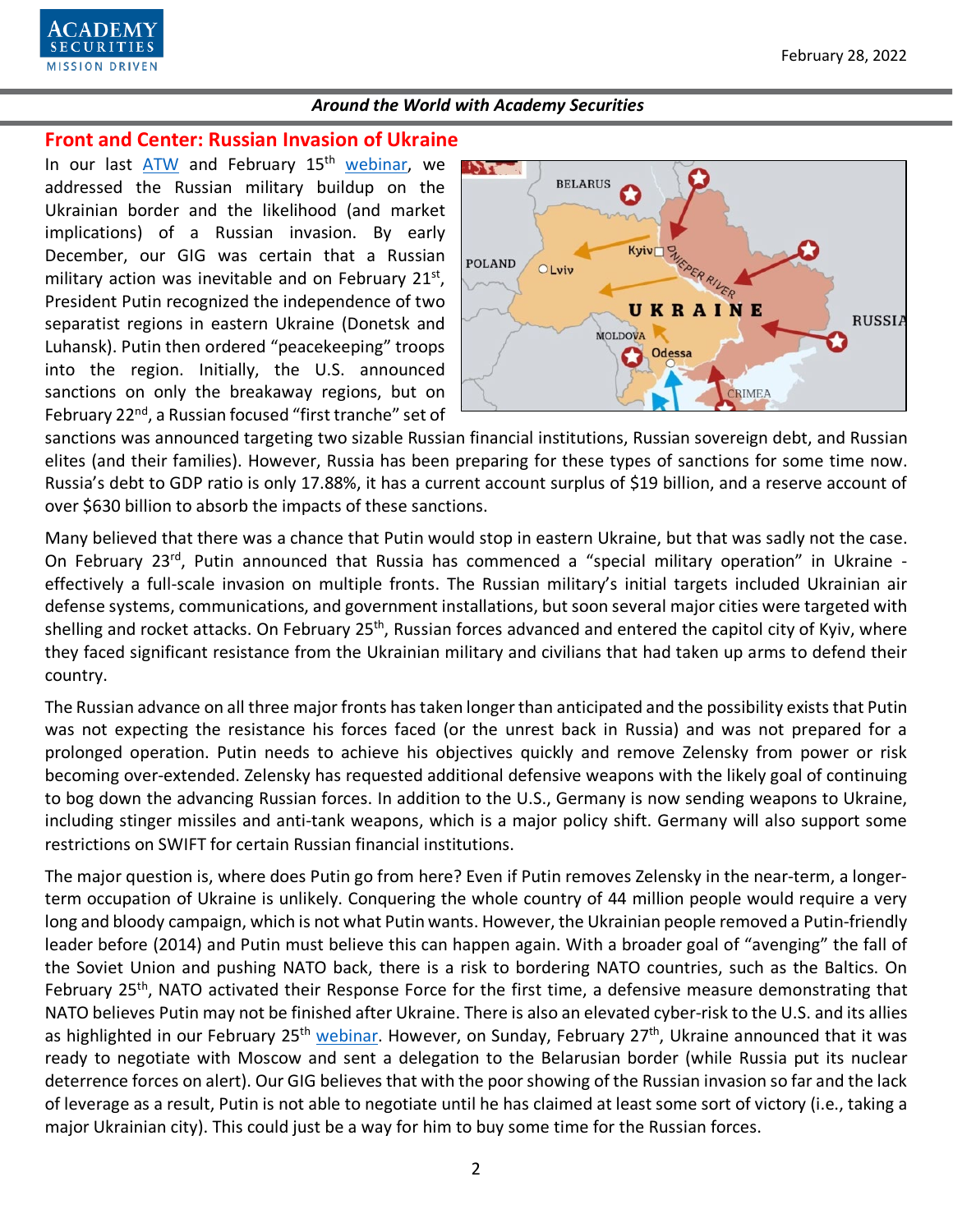

*"The geopolitical consequences of Russia's invasion of Ukraine are greater than anything the world has seen since the Cuban Missile Crisis. Putin's radical strategic view of the world is deranged, unpredictable, and harkens back to violent earlier eras. The West cannot allow him to succeed strategically. He has thought through the geopolitical and military situation from the operational and tactical standpoints. While he will be able to achieve his military objectives, we can expect him to become isolated strategically by the free countries of the world if done right. Those countries that are on the fence on whether they should weigh in must be convinced to stand up and denounce Putin and Russia. There are consequences to his radical actions. But, in his lust for restoring the former Soviet Union, he may have overreached his influential powers both by underestimating the will of the Ukrainian people to not accept and resist his ruthlessness and the strength and will of the U.S., NATO, and the West to unite against him.* 

*His immense nuclear stockpile and Russia's recent doctrinal changes using tactical nuclear weapons in a conventional manner challenges any NATO or Western military response. His positioning of warships from his Black Sea fleet is a means to counter any NATO asymmetric advantages. He will quickly achieve his military objectives by brute force. Expect him to try to rapidly overthrow the Ukrainian government and put in the puppet government he has already identified. However, the Ukrainian people will not accept this aggression and have (since the fall of the Soviet Union) moved closer to Europe and the West. Seventy-five percent of Ukrainians now support joining NATO while only twenty-five percent supported it before the invasion of eastern Ukraine in 2014. His actions have driven them westward.*

*The U.S., NATO, and the West are back on their heels and can only react strategically. The world of free countries must now slowly squeeze Putin and Russia strategically just as Putin has slowly squeezed Ukraine like an anaconda snake. This will take a long time. He has thought through this plan for years and he is in it for the long haul. Standby for cyber-attacks on our banks and infrastructure as sanctions are put in place by the West. His use of hybrid warfare and the threat of nuclear warfare will challenge the strength and will of NATO and the West.*

*Strategically, the U.S. needs to use the Russian invasion of Ukraine to weaken China in its attempt to become the sole global power. Xi Jinping's failure to call out Russia goes against the democratic norms represented in the United Nations. The U.S. (through the UN) should force China to abstain or vote against the world and side with Putin. These two ruthless leaders need to be called out for who they are. There can be no tiptoeing on Ukraine or Taiwan will become the next domino to fall in this new Cold War. If the U.S. and NATO do not act aggressively, Putin will begin to pressure the Baltic states next." – General Robert Walsh*

*"I am skeptical that peace talks are serious and will establish a ceasefire or end the fighting. I think that some international pressure and pressure at home (Russia) can be released by starting talks. I think that it does indicate Putin may be reducing scope and scale of his efforts to focus less on the whole country. This also is a way to read the enemy (Ukraine) in person. We need to think of the messaging to his home audience, western audience, former satellites audience, and NATO/EU audience.* 

*What are these talks saying to each audience? I suspect this will serve as a platform to set conditions with NATO and the world with adjusted demands that Putin has for a ceasefire. The sanctions will be part of this though Ukraine doesn't control those efforts. Talks also buy time to set conditions for the next attack after refusal by Ukraine to accept conditions. This allows Putin to talk to his home and near-abroad audiences about how Ukraine doesn't want to end the fighting. At this point, I think that it buys time to pause and adjust the plan, resupply, and then reengage. I can't believe he will stop without taking Kyiv and Kharkiv. National prestige and personal reputation for Putin are at stake. Once those two missions succeed, he can talk." – General Frank Kearney*

*"Putin may have overplayed his hand strategically but there is little chance supposed peace talks are a legitimate opportunity to de-escalate. Russian forces have stumbled out of the blocks and at day five are trying to gain momentum, address logistics problems (vulnerable supply lines), and fight unexpectedly stiff Ukrainian resistance." – General James "Spider" Marks*

*"Peace talks will only work if Putin needs them (i.e., has something he wants, stumbles badly enough to fall short of his objectives, etc.) It will be interesting to watch how things go this week. His 4-pronged attack could prove difficult*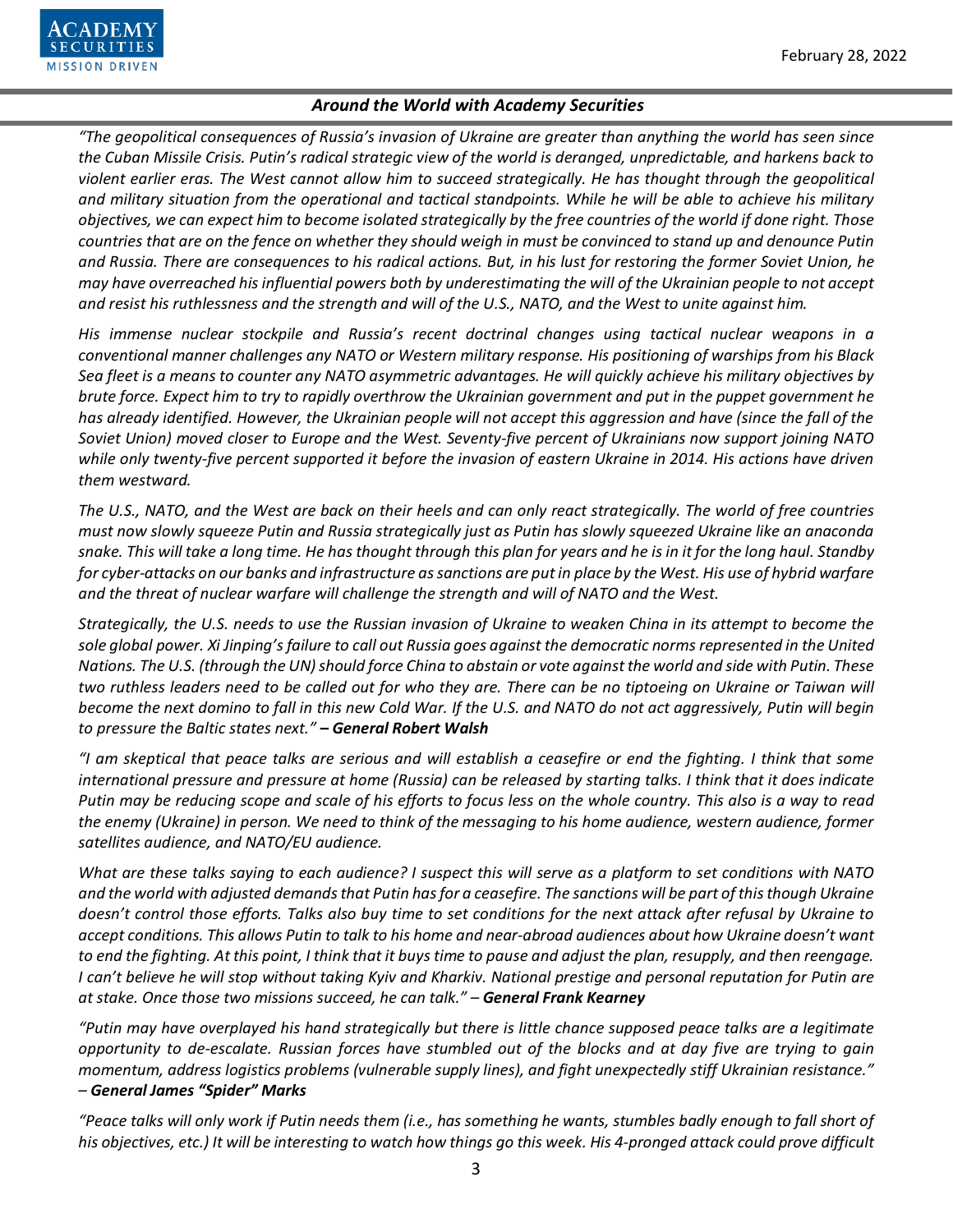

*to support, especially if the Ukrainians are successful at coordinating a rear echelon subversion." – General Mastin Robeson*

*"Putin has Russia where he wants Russia to be - on the world's stage, front and center, great power status, and not viewed as a declining great power. Every word Putin utters is being dissected and interpreted for the meaning of it. The most dangerous military threat we face as a nation is Russia because they have the nuclear capability to destroy our country.*

*We are a product of the environment in which we grow up, so we must never forget that Putin grew up as a KGB agent and became the President of Russia (he is not a politician). Politicians think they can negotiate with him (not happening). Putin will take what he can get away with as his only fear is a knockout punch to his face. For the U.S., relationships matter as that is our military strategic center of gravity when dealing with aggressive adversaries on the global stage. We need the ability to leverage all partners and allies to challenge adversaries with overwhelming threats in all domains (credible deterrence).*

*President Zelensky is winning the information warfare game with Russia by being proactive and telegraphing Putin's next steps, so the world knows the evil Putin plans to engage in; making it problematic for the Russian image on the world's stage as they look like the aggressor versus the peacekeeper. Putin's initial claim was that he was sending peacekeeping troops into the Donbas region controlled by Russian separatist groups. Putin's downfall (miscalculation) may be the support he expected to get from the Russian and Ukrainian population. By President Zelensky not leaving the country and declaring he and his family are staying in Kyiv, he is winning the information*  warfare aspect of the conflict (the world has sympathy for innocent civilians, especially women and children). I don't *think that Putin counted on President Zelensky staying in Ukraine once he invaded and expected he would flee like President Ghani did in Afghanistan which made it easy for the Taliban to take over the country. End state right now is that Putin can't win the propaganda war and it looks like more influential Ukrainians are getting coverage of going to Ukraine to fight Russia to the death which builds further support and sympathy globally for the Ukrainian cause. Very honorable and the free world will sympathize with them." – General KK Chinn*

## **China's Growing Partnership with Russia**

As we discussed in our previous [ATW,](https://www.academysecurities.com/geopolitical/around-the-world/) China is continuing to exert influence around the world via investments and partnerships. The most recent engagement was with Putin during the opening ceremony of the Winter Olympics. This meeting was significant for multiple reasons. First, it was the first time Xi has met personally with a foreign leader since the COVID pandemic began. Second, the meeting resulted in a 30-year oil/gas deal worth over \$100 billion, and finally, the leaders released a joint statement that laid the groundwork for a growing relationship and joint opposition to U.S. influence and NATO expansion. While it did not mention Ukraine directly, it was clear that



China would not stand in the way of Russia's invasion (and even went as far as to blame the U.S. for creating "fear and panic" over Ukraine). The oil and gas deal that was signed during the Winter Olympics meeting was also designed to be a way for Russia to lessen the impact of sanctions that could preclude it from selling energy to its European customers. The partnership between China and Russia has been developing for many years and was brought to light during Russia's annexation of Crimea in 2014 when China started buying more oil and gas from Russia. However, beyond the energy deal, the growing partnership is designed to function as a counterweight to U.S./NATO expansion across Europe and in the Indo-Pacific region.

While the partnership called out joint U.S./NATO/allied initiatives such as the Australia/UK/U.S. nuclear submarine deal, it stopped short of being a formal alliance. There are a variety of reasons for this including Ukraine, where China is Ukraine's single largest trading partner and has historically supported the concept of territorial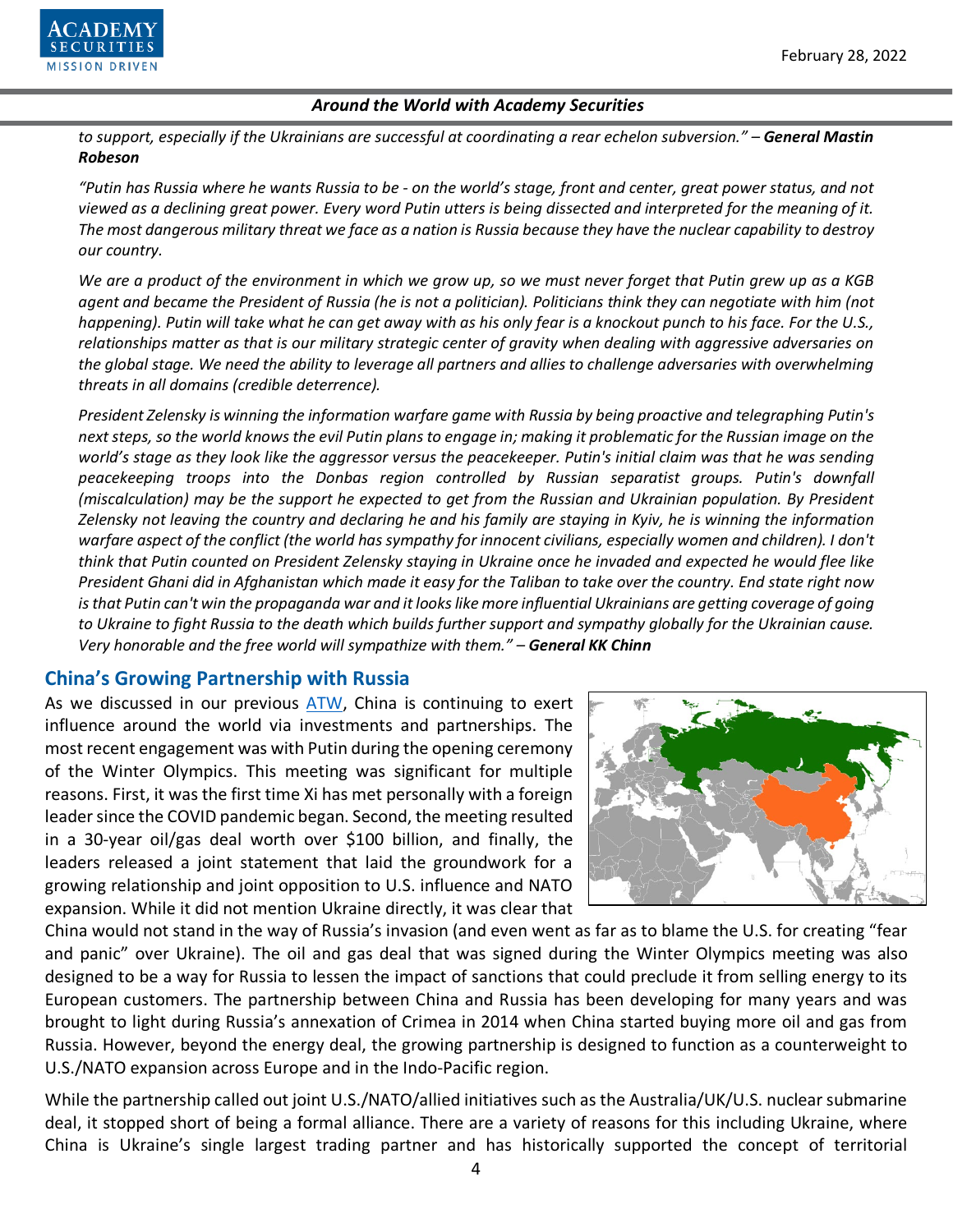

sovereignty. In addition, China and Russia are still competing for influence in many areas of the world, including in South America, Africa, the Middle East, and in Asia. The Arctic is still a region of contention, and so is Kazakhstan. With respect to Taiwan, both leaders agree that countries should be allowed to exercise authority within their speres of influence. Taiwan is watching the events in Ukraine play out very closely and while our GIG does not believe a Chinese move on Taiwan is imminent, actions like Putin's invasion of Ukraine will continue to establish the precedent that issues like Ukraine and Taiwan (as highlighted in our February 20<sup>th</sup> [T-Report\)](https://www.academysecurities.com/wordpress/wp-content/uploads/2022/02/The-Beijing-Olympics-as-Cultural-Bookends.pdf) are domestic issues that China and Russia believe they should be able to deal with without international interference.

*"China and Russia are a marriage of convenience and why Putin's attacks waited until the Beijing Olympics were complete and why Xi Jinping has been relatively quiet in criticizing Putin. Behind the scenes, he is happy to see Putin shoulder this battle in their war to diminish U.S. global leadership. Both see the U.S. criticism of China and Russia on human rights and democracy as a threat to their sovereign authority. Russia sees the U.S. meddling in Ukraine the same way as China sees the U.S. meddling in Hong Kong and Taiwan. Their aim is to seek opportunities to fracture and divide the West. It should be no surprise that China flew nine military aircraft into Taiwan's ADIZ on the day of Russia's invasion of Ukraine. Both see reunifying Ukraine and Taiwan as a means to weaken the U.S. and the West. A new Cold War between democracy and autocracy is emerging. You can feel the cold winds blowing across the Ukrainian steppes." – General Robert Walsh*

*"Do we think both Russia and China knew that financial sanctions would be imposed because of Russia's actions in Ukraine? In the past, both partners and adversaries have united in efforts to bypass the dollar system (so far unsuccessfully). China has rolled out a digital RMB to compete with the U.S. dollar that completely bypasses the U.S. payments infrastructure. How does a digital RMB effect SWIFT in the future? Are both China and Russia working together to threaten dollar dominance? We need to watch closely to see if alternatives to the SWIFT system are proposed by China as this could this be the start of a long-term play to establish the Yuan as the global currency. China's 100-year plan for global dominance ends in 2049, so this may be the right time for China to get started on the Yuan as the future global currency.* 

*China as expected is watching and observing the world's reaction to the events and learning from this so in the future they can execute what they want without world condemnation. They have been good so far at pushing and establishing new redlines in the South China Sea from island building to threatening neighboring countries by operating within their economic exclusion zones under the guise of their nine-dash line claim. In the end, China is the big winner as financial and oil sanctions on Russia will increase Russia's dependence on China." – General KK Chinn*

## **Iran Nuclear Deal is Imminent**

As we reported in our prior [ATWs](https://www.academysecurities.com/geopolitical/around-the-world/), the U.S. (through intermediaries) has been continuing down the path of trying to re-enter the Iran nuclear deal, or JCPOA. While negotiations have been ongoing since last year, it appears that a new deal could be imminent. However, the U.S. and its allies had hoped for a "longer and stronger" version of the prior agreement. That does not appear to be an option now and it looks more like the "new" deal will be a return to the "old" one. This will be a problem on many fronts, a few of which include the fact that it will not address Iran's ballistic missile program,



the technical nuclear "knowledge" it has gained in the last few years, Iran's existing supply of highly enriched uranium, or its support of regional terrorism. Israel is very skeptical of the entire process here and Israeli Ambassador to the UN Gilad Erdan told the UN Security Council, "As a result of the quickly approaching sunset clauses included in the JCPOA, a renewed Iran deal will permit the ayatollahs to develop and operate the most advanced centrifuges, while shrinking the breakout time of a nuclear Iran to almost zero. While the world – including this council – continues to turn a blind eye to Iran's destructive and dangerous aspirations, the State of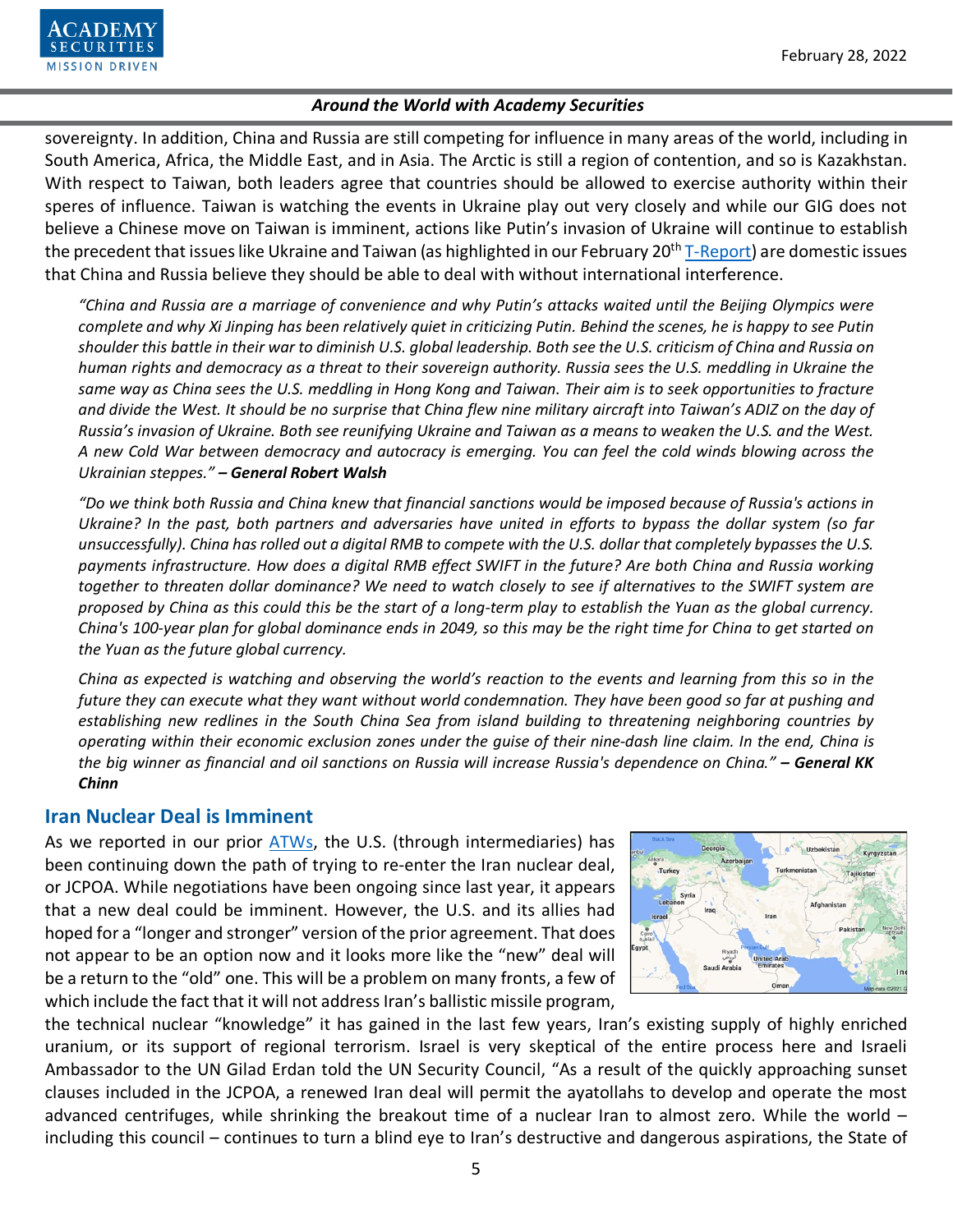Israel will not hesitate to act as is required. A return to the JCPOA will create a far more volatile and violent Middle East." With sanctions being lifted in conjunction with a return to the nuclear deal, Iran will be given the ability to sell oil again and potentially have access to previously frozen assets, giving them the financial firepower to continue with their malign activities, which is concerning to all in the region. This, coupled with Iran's strong ties to both Russia (Iran blames NATO for the Ukraine conflict) and China (Iranian economic/military partnership with China) will result in an economically and militarily stronger Iran that will continue to destabilize the Middle East.

# **Multiple Coups in Africa and Threat of Terrorism in Sahel**

**MISSION DRIVEN** 

In the last 18 months, there have been seven coups/coup attempts in Africa; including in Burkina Faso, Chad, Guinea, Mali, and Sudan, where the military took power. In Niger and most recently in Guinea-Bissau, the coups failed. In Burkina Faso, Lieutenant-Colonel Paul-Henri Sandaogo Damiba was inaugurated as Burkina Faso's new president following the removal of the democratically elected Roch Marc Christian Kabore. The reason for the coup was that the prior administration was not doing enough to stop the violence coming over the border from Mali. Extremist groups in the Sahel have killed thousands over the past few years and forced millions of people from their homes. In addition, the UN



estimates that nearly 15 million people in Burkina Faso, Mali and Niger will require humanitarian assistance this year, up from 11 million in 2021.

Coups will continue if the existing governments in the region cannot make some changes. However, some of these new military juntas are difficult to deal with as evidenced by France ending their counter-terrorism operations in the Sahel. The French forces, which had been in Mali since 2013, have decided to leave due to disagreements with the military leadership which took power in 2020. This development will likely cause Germany to remove its forces from the region as well. Even with the killing of the ISIS leader in Syria earlier this month, the threat of a resurgence of ISIS/Al Qaeda in Africa is real and will only grow as additional international forces are withdrawn from the region. With respect to U.S. forces in Somalia, the Biden administration is reportedly nearing a decision to return troops to the country to assist in training military forces in fighting Al Shabab, a well-funded and extremely dangerous Al Qaeda affiliate. Finally, with respect to China and Russia, how are their agendas in the region affected by the coups? China could use these events as an opportunity to become more engaged in the region and Russia's Wagner group was reportedly present in Mali during the coup, pointing to its involvement there at some level.